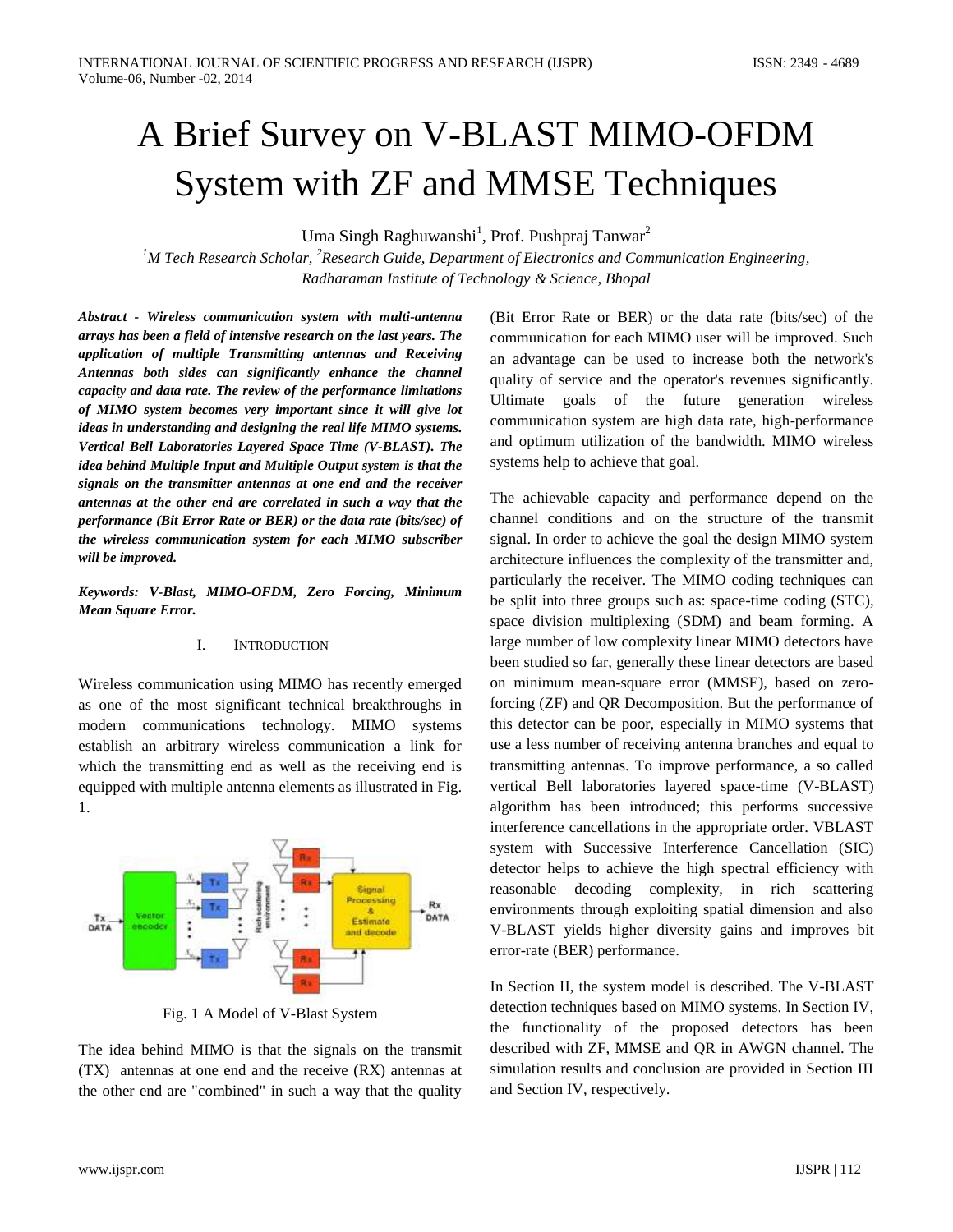The V-BLAST MIMO channel model is as shown in Fig. 1. The transmitters and receivers are assumed to be BPSK modulators operating with co-channels as the case with the transmitters/receivers. The channel is assumed to be AWGN and the channel time variation is considered negligible over L symbol periods which comprise a data streams. The signal arriving at the receiver is

$$
r = Ha + n \tag{1}
$$

Where H is the matrix channel, a is the transmitted symbol vector, and n is the channel noise. The V –BLAST detection process involves the computing of nulling vectors wki, where

$$
S = \{ k1, k2, k3 \dots, kMt \}
$$
 (2)

and S is a set of permutation of the integers 1,2 ... Mt by which orders of the components of a are extracted. The ki-th nulling vector is defined as the unique minimum norm vector satisfying the condition

$$
w_{ki}T.(H)kj = \begin{cases} 0 \text{ for } j \ge 1 \\ 1 \text{ for } j = 1 \end{cases} = \begin{cases} 0 \text{ for } j \ge 1 \\ 1 \text{ for } j = 1 \end{cases}
$$
 (3)

The output bit stream of a V-BLAST MIMO can be expressed in the min-norm vectors with a and n. The symbol cancellation and linear nulling techniques are used to perform detection. After a transmitted signal vector a is received, interferences are cancelled out using symbol cancellation so the received vector has fewer interferers. The decision statistic at the receiver is

$$
yk1 = wk1T \times r \tag{4}
$$

Where wk1 is the nulling vector. Quantization of yk1 is done to obtain a component. With assumption that ak1 is cancelled from the received vector R.

$$
R = r - ak1(H)k1 \tag{5}
$$

Where (H)k1 is the kl-th column of the matrix channel H. This Cancellation is repeated for components k2 ... kMT for the all received vectors.

The complete detection algorithm can be summarized as recursive as follows:

## II. V-BLAST MIMO DETECTION TECHNIQUE

The V-BLAST system being a Multiple-Input Multiple Output (MIMO) system that includes multiple transmitting and receiving antennas, the data being transmitted from the multiple transmitting antennas simultaneously as multiple data layers, each data layer being derived from same signal constellation, the data received at a receiver being in the form of a vector.

The classification of MIMO detection techniques adopted for V-BLAST is shown in Fig.2. The V-BLAST MIMO detection method comprising the following steps:

- Calculating a matrix on the basis of channel matrix of the V-BLAST system post-detection Signal to Noise Ratio (SNR);
- Updating the channel matrix by deleting a column that corresponds to a maximum diagonal entry of the matrix, the maximum diagonal entry corresponding to a minimum
- Calculating y with updated received vectors for a data layer, the data layer corresponding to the maximum diagonal entry, y being the size of the signal constellation, the updated received vectors being calculated for all possible constellation points of the signal constellation of the data layer, the data layer corresponding to the maximum diagonal entry corresponds to the minimum post-detection SNR.
- vi. Obtaining a set of reduced possible solution vectors from the SIC iterations; and F. Detecting a solution vector nearest to the received vector from the set of the reduced possible solution vectors.



Fig.2. Classification of MIMO Detection techniques.

# *A. Zero Forcing (ZF):*

This is a Simple linear receiver detection technique with low computational complexity and suffers from noise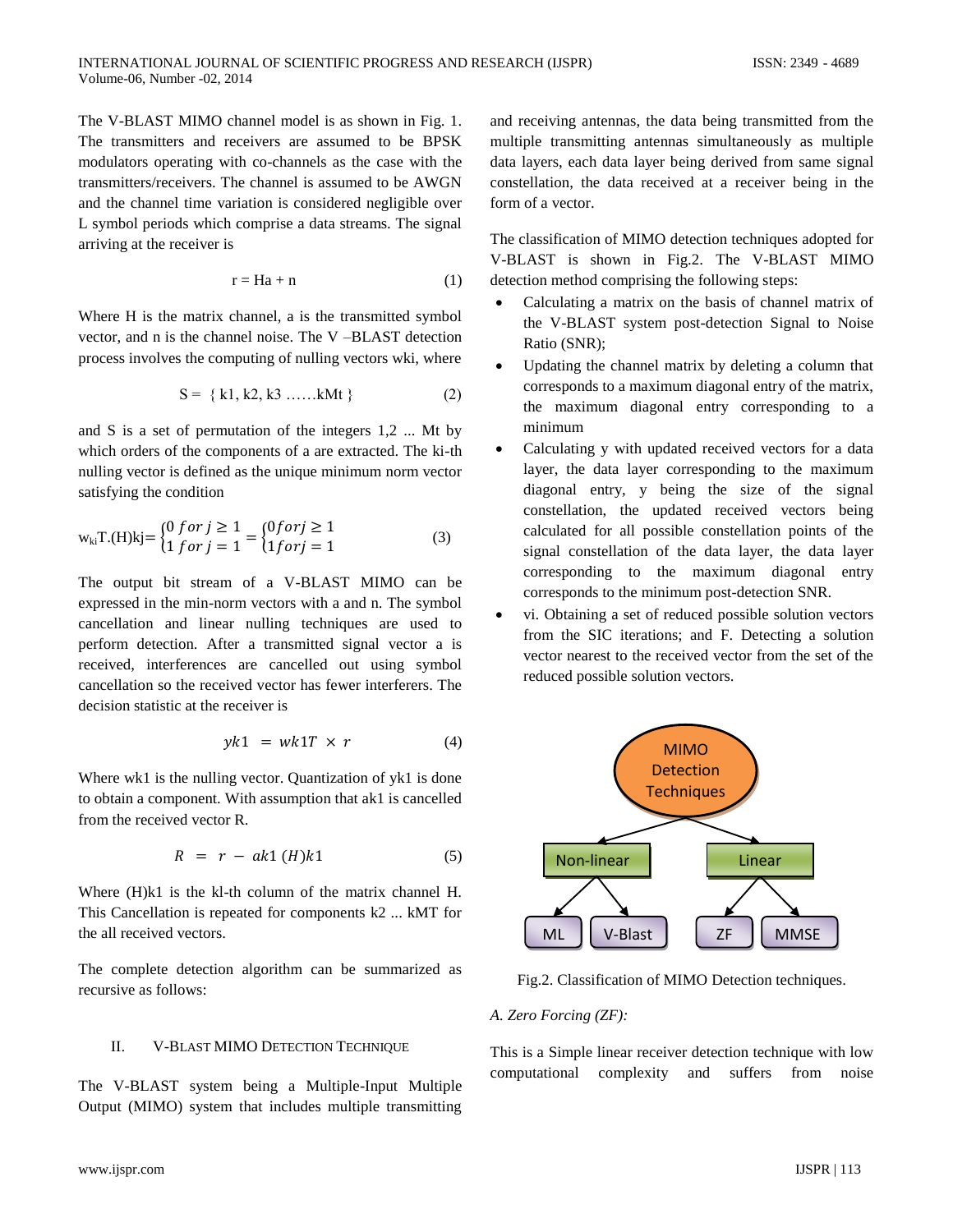enhancement. It works best with high SNR. The solution of the ZF is given by

$$
S = HH X
$$
  
& H<sup>\*</sup> = (H<sup>\*</sup>H) - IH<sup>\*</sup> (7)

where H\* represents the pseudo-inverse of H.

#### *B. Minimum Mean Square Error (MMSE):*

The MMSE receiver suppresses both the interference and noise components, whereas the ZF receiver removes only the interference components. This implies that the mean square error between the transmitted symbols and the estimate of the receiver is minimized. Hence, MMSE is superior to ZF in the presence of noise.

$$
S = H^* (HH^* + R n) - 1 X
$$
 (8)

Where Rn represents noise / interference covariance.

#### *C. Q-R Decomposition:*

The effective way of solving matrix inversion problem is using QR decomposition. Let Q is unitary matrix and R is upper triangular matrix, Then  $V = OR$ , where Q is unitary matrix and R is an upper triangular matrix. The QR decomposition is given by

$$
V - 1 = (QR) - 1 = R - 1Q - 1 = R - 1QH
$$
  
(9)

Where H is Hermitian Transpose.

### *Matched Filter:*

The matched filter is the optimal linear filter for maximizing the signal to noise ratio (SNR) in the presence of additive stochastic noise. Matched filters are commonly used in radar, in which a signal is sent out, and we measure the reflected signals, looking for something similar to what was sent out. Two-dimensional matched filters are commonly used in image processing, e.g., to improve SNR for X-ray pictures. A general representation for a matched filter is illustrated in Figure below.

The filter input  $x(t)$  consists of a pulse signal  $g(t)$  corrupted by additive channel noise  $w(t)$ , as shown by

$$
x(t) = g(t) + u(t), \qquad 0 \le t \le T
$$



Fig.3. Matched Filter

where T is an arbitrary observation interval. The pulse signal  $g(t)$  may represent a binary symbol I or 0 in a digital communication system. The w(t) is the sample function of a white noise process of zero mean and power spectral density No/2. The source of uncertainty lies in the noise w(t). The function of the receiver is to detect the pulse signal  $g(t)$  in an optimum manner, given the received signal x(t). To satisfy this requirement, we have to optimize the design of the filter so as to minimize the effects of noise at the filter output in some statistical sense, and thereby enhance the detection of the pulse signal  $g(t)$ .

#### III. RELATED WORK

In 2007 Jiming Chen, Shan Jin, and Yonggang Wang presented their work "Reduced Complexity Mmse-Sic Detector in V-Blast Systems" [\[3\]i](#page-4-0)n 18th Annual IEEE International Symposium on Personal, Indoor and Mobile Radio Communications (PIMRC'07) in which they have used V-Blast MIMO System with MMSE-SIC detection technique with 4-QAM modulation in Fading Channel and theoretical and experimental studies have shown that layered space-time architectures like the Vertical Bell labs Layered Space-Time (V-BLAST) system can exploit the capacity advantage of multiple antenna systems in rich-scattering environments. The simulation result shown the value of BER which was found between  $10^{-1}$  at 6dB SNR and  $10^{-3.75}$  at 20dB SNR.

In 2008 Wu Nian Wang Zhongpeng, Zhang Shaozhong presented their work "Performance Comparison of Suboptimal Algorithms Based on MIMO-OFDM Systems["\[4\]](#page-4-1) in 11<sup>th</sup> IEEE conference on communication Technology proceedings in which they have used V-Blast MIMO System with ZF, MMSE and QR detection technique in Frequency Selective Fading Channel with IFFT modulation. In this paper, several detection algorithms based on MIMO-OFDM systems are briefly introduced, and their performances are evaluated by computer simulation. The simulation results indicate that performance of these algorithms for MIMO-OFDM system is similar to the performance for flat MIMO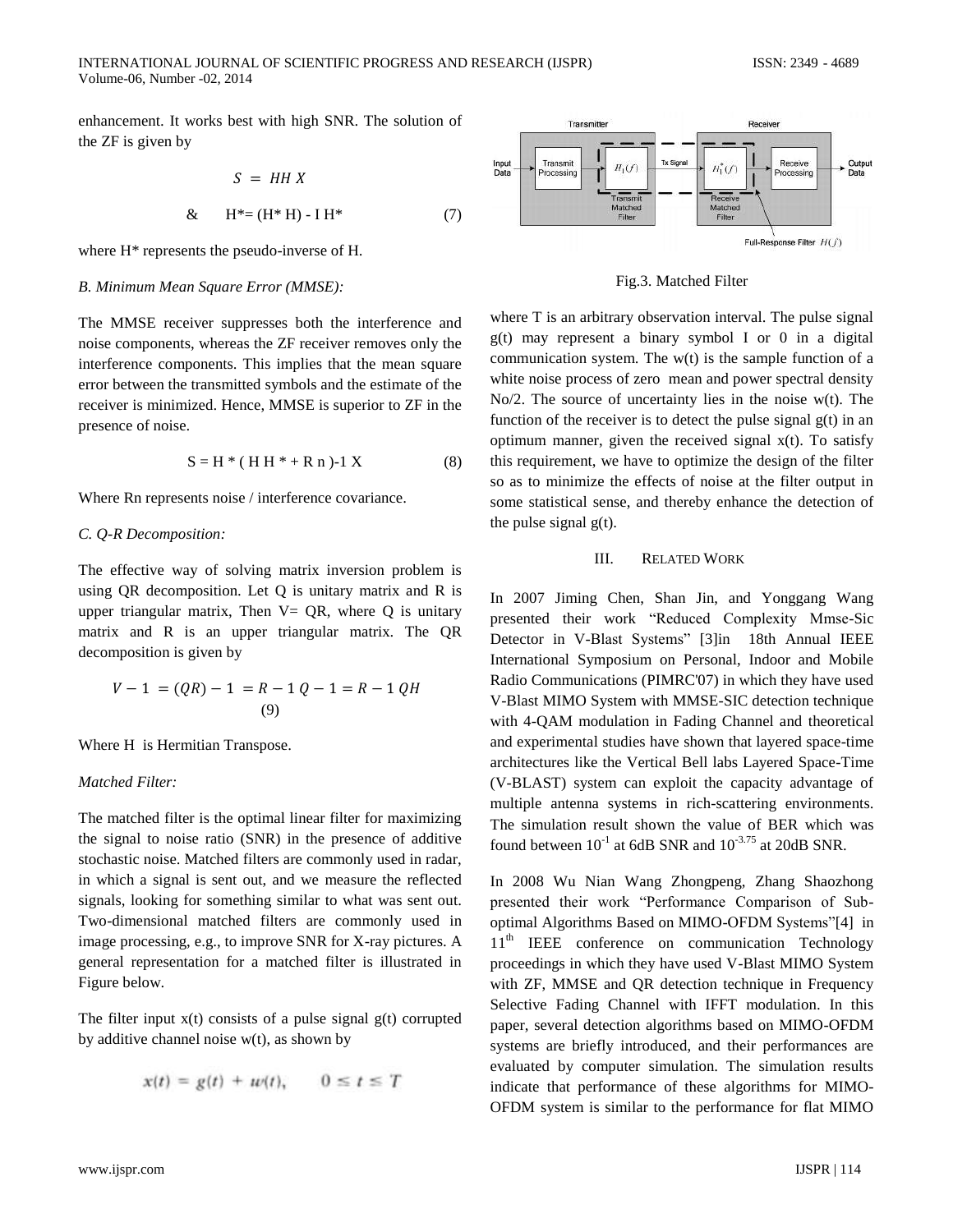system. The value of BER which was found between  $10^{-1}$  at 0dB SNR and  $10^{-3.7}$  at 20dB.

In 2009 Kai Wu, Lin Sang, He Wang, Cong Xiong, Dacheng Yang, *Member, IEEE*, Xin Zhang, *Member, IEEE* presented their work "Detection Algorithm for V-BLAST Systems with Novel Interference Cancellation Technique["\[4\]](#page-4-1) in IEEE conference on communication Technology proceedings in which they have used V-Blast MIMO System with ZF-OSIC, MMSE-OSIC technique in Flat Rayleigh Fading Channel with QPSK & 16-QAM modulation and evaluated the value of BER which is between  $10^{-1}$  at 0dB SNR and  $10^{-3.75}$  at 20dB.

In 2010 Shreedhar. A. Joshi, Dr. Rukmini T S, Dr.Mahesh H M presented their work "Performance Analysis of MIMO Technology using V-BLAST Technique for Different Linear Detectors in a Slow Fading Channel["\[6\]](#page-4-2) in Proceedings of 2010 International Conference on Signal Processing, Communication, Computing and Networking Technologies (ICSCCN 2010) in which they have used V-Blast MIMO

System with ZF-OSIC, MMSE-OSIC technique in Rayleigh Fading Channel with BPSK and QPSK modulation and evaluated the value of BER which is between  $10^{-1}$  at 0dB SNR and  $10^{-3.5}$  at 13dB.

In 2012 Samundiswary, P.; Kuriakose, S., "BER analysis of MIMO-OFDM using V-BLAST system for different modulation schemes,["\[7\]](#page-4-3) Wireless communication systems at high data rates and low power consumptions are currently in high demand. Power efficiency becomes a critical issue for technology that will be used in 3G and 4G technologies. Orthogonal frequency-division multiplexing (OFDM) is a technique using discrete multi-tone modulation with each subcarrier modulating in a conventional modulation scheme. On the other hand, Multiple- Input Multiple-Output (MIMO) systems have become the attention of wireless academic community and industry because of their promising ability to increase capacity and performance with acceptable Bit Error Rate (BER) proportionally with the increased number of antennas.

| Year | <b>Author</b>                                                | <b>Title</b>                                                                                                                            | <b>Methodology</b>                                                                | <b>Outcomes</b>                                                                              |
|------|--------------------------------------------------------------|-----------------------------------------------------------------------------------------------------------------------------------------|-----------------------------------------------------------------------------------|----------------------------------------------------------------------------------------------|
| 2007 | Jiming Chen, Shan<br>Jin, and Yonggang<br>Wang               | Reduced Complexity Mmse-Sic Detector<br>in V-Blast Systems                                                                              | V-Blast MIMO System<br>with ZF, MMSE and QR<br>detection                          | BER between $10^{-1}$ at<br>6dB SNR and $10^{-3.75}$ at<br>20dB SNR                          |
| 2008 | Wu Nian Wang<br>Zhongpeng, Zhang<br>Shaozhong                | Performance Comparison of Sub-optimal<br>Algorithms Based on MIMO-OFDM<br><b>Systems</b>                                                | V-Blast MIMO System<br>with ZF, MMSE and QR<br>detection with IFFT<br>modulation  | BER between $10^{-1}$ at<br>0dB SNR and $10^{-3.7}$ at<br>20dB                               |
| 2009 | Kai Wu, Lin Sang,<br>He Wang, Cong<br>Xiong, Dacheng<br>Yang | Detection Algorithm for V-BLAST<br>Systems with Novel Interference<br><b>Cancellation Technique</b>                                     | V-Blast MIMO System<br>with ZF-OSIC, MMSE-<br><b>OSIC</b>                         | BER between $10^{-1}$ at<br>0dB SNR and $10^{-3.75}$ at<br>20dB                              |
| 2010 | Shreedhar, A. Joshi.<br>Dr. Rukmini T S,<br>Dr.Mahesh H M    | Performance Analysis of MIMO<br>Technology using V-BLAST Technique<br>for Different Linear Detectors in a Slow<br><b>Fading Channel</b> | -Blast MIMO System with<br>ZF-OSIC, MMSE-OSIC<br>with BPSK and QPSK<br>modulation | BER Between $10^{-1}$ at<br>0dB SNR and $10^{-3.5}$ at<br>13dB                               |
| 2012 | Samundiswary, P.;<br>Kuriakose, S.                           | BER analysis of MIMO-OFDM using V-<br>BLAST system for different modulation<br>schemes                                                  | MIMO-OFDM with V-<br><b>BLAST</b>                                                 | Bit Error Rate (BER)<br>proportionally with the<br>increased number of<br>antennas           |
| 2012 | Kamdar, B.; Shah,<br>D.; Sorathia, S.; Rao,<br>Y.S.          | Design and hardware implementation of<br>a low complexity MIMO OFDM system                                                              | 2×2 MIMO V-BLAST                                                                  | Low complexity                                                                               |
| 2013 | Iqbal, A.; Kabir,<br>M.H.; Kyung Sup<br>Kwak                 | <b>Enhanced Zero Forcing Ordered</b><br><b>Successive Interference Cancellation</b><br>scheme for MIMO system                           | V-Blast with ZF-OSIC,<br>with Low SNR Values                                      | The issue of<br>propagation errors from<br>the previous layers is<br>solved in certain limit |

Table 1: Summary of Literature Review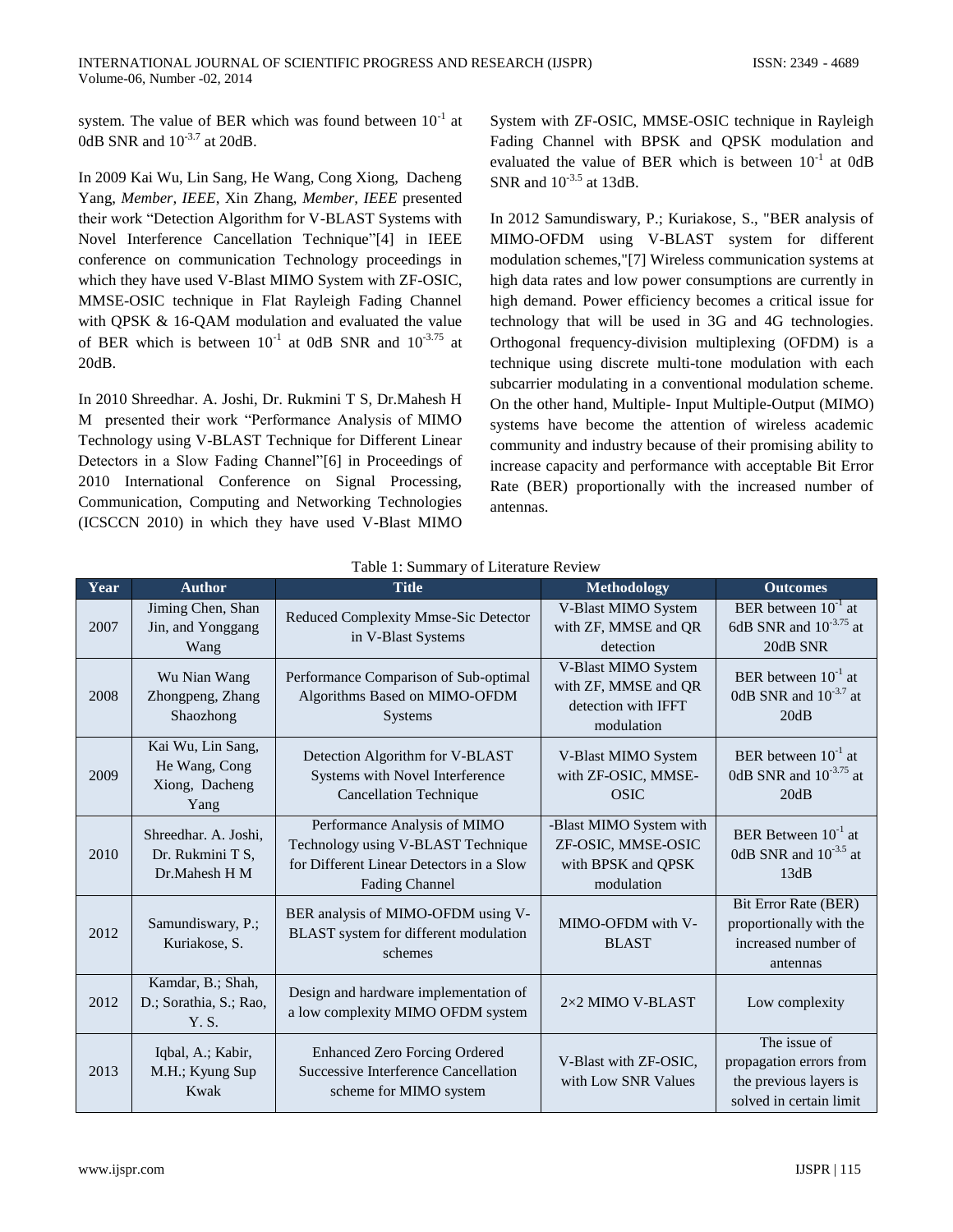In 2012 Kamdar, B.; Shah, D.; Sorathia, S.; Rao, Y. S., "Design and hardware implementation of a low complexity MIMO OFDM system,["\[8\],](#page-4-4) They describes a design and implementation of a baseband Orthogonal Frequency Division Multiplexing (OFDM) transceiver utilizing Multiple Input Multiple Output (MIMO) signal processing for increased data rate. MIMO OFDM has many promising features which allow wireless devices to communicate at a higher data rate with reduced errors and hardware complexity. The system is composed of a 2×2 MIMO utilizing Vertical-Bell Laboratories Layered Space-Time (V-BLAST) detection algorithm. Alternate designs for modulator-demodulator, convolutional encoder - decoder and sync circuit are considered to get optimum resource utilization and low complexity.

In 2013 Iqbal, A.; Kabir, M.H.; Kyung Sup Kwak, "Enhanced Zero Forcing Ordered Successive Interference Cancellation scheme for MIMO system,["\[9\]](#page-4-5) Detection for the receivers in Multiple Input Multiple Output (MIMO) system is a challenge. Various detection schemes are considered to improve performance as well as reduce complexity. Maximum Likelihood (ML) is the best among other detection schemes in terms of performance, while facing huge complexity issue. Vertical Bell Lab Space Time (V-BLAST) improves performance with a less complexity compare to ML. In this study we modified Zero Forcing-Ordered Successive Interference Cancellation (ZF-OSIC) scheme to improve its performance. The idea is to assign top layers to ZF-OSIC while last two layers who has lower SNR values to ML for detection.

# IV. CONCLUSIONS AND FUTURE SCOPE

In the previous work which was discussed in the literature review shows that there is need of improvement in the system in terms of Multipath Fading and Proper exploitation of the Rich Scattering. The recent advancement have improved the bit error rate to some extent but the system they analyzed is for equal number of transmitter and receiver antennas which makes system costly in terms of number of antennas. In this paper, we have studied the V-BLAST MIMO-OFDM scheme at high SNR region. Both the ZF -V-BLAST, MMSE-V -BLAST and QR-V-BLAST are analyzed with respect to their SNR and BER performances. In V-BLAST MIMO algorithm with MMSE-

IC is proposed for the V-BLAST System which can be achieved by the Matched Filter. As we have seen in the study the complexity as well as bit error rate will reduce by the use of our approach in MIMO configuration. Moreover we can achieve different tradeoff between Relay fading environment, in frequency selective Relay Fading environment, in fading Diversity and fading diversity environment using Moving Average Filter.

## **REFERENCES**

- [1]. Theodre Rappaport, Wireless Communication, 2nd edition, Prentice Hall, 2002.
- [2]. JohnG.Proakis, Masoud Salehi, Communication Systems, 3<sup>rd</sup> edition, Pearson Education, 2005.
- <span id="page-4-0"></span>[3]. Jiming Chen, Shan Jin, and Yonggang Wang, "Reduced Complexity Mmse-Sic Detector In V-Blast Systems", 18th Annual IEEE International Symposium on Personal, Indoor and Mobile Radio Communications 2007.
- <span id="page-4-1"></span>[4]. Wu Nian; Wang Zhongpeng; Zhang Shaozhong, "Performance comparison of sub-optimal algorithms based on MIMO-OFDM systems," Communication Technology, 2008. ICCT 2008. 11th IEEE International Conference on , vol., no., pp.190,193, 10-12 Nov. 2008.
- [5]. Kai Wu; Lin Sang; He Wang; Cong Xiong; Dacheng Yang; Xin Zhang, "Detection Algorithm for V-BLAST Systems with Novel Interference Cancellation Technique," Vehicular Technology Conference, 2009. VTC Spring 2009. IEEE 69th , vol., no., pp.1,5, 26-29 April 2009.
- <span id="page-4-2"></span>[6]. Joshi, S.A.; Rukmini, T.S.; Mahesh, H.M., "Performance analysis of MIMO technology using V-BLAST technique for different linear detectors in a slow fading channel," Computational Intelligence and Computing Research (ICCIC), 2010 IEEE International Conference on , vol., no., pp.1,4, 28-29 Dec. 2010.
- <span id="page-4-3"></span>[7]. Samundiswary, P.; Kuriakose, S., "BER analysis of MIMO-OFDM using V-BLAST system for different modulation schemes," *Computing Communication & Networking Technologies (ICCCNT), 2012 Third International Conference on* , vol., no., pp.1,6, 26-28 July 2012.
- <span id="page-4-4"></span>[8]. Kamdar, B.; Shah, D.; Sorathia, S.; Rao, Y. S., "Design and hardware implementation of a low complexity MIMO OFDM system," *Communication, Information & Computing Technology (ICCICT), 2012 International Conference on* , vol., no., pp.1,3, 19-20 Oct. 2012.
- <span id="page-4-5"></span>[9]. Iqbal, A.; Kabir, M.H.; Kyung Sup Kwak, "Enhanced Zero Forcing Ordered Successive Interference Cancellation scheme for MIMO system," ICT Convergence (ICTC), 2013 International Conference on , vol., no., pp.979,980, 14-16 Oct. 2013.
- [10]. Valenzuela, "V-BLAST: An architecture for realizing very high data rates over the rich-scattering wireless channel," in Proc. ISSE, Sep. 1998, pp. 295-300.
- [11]. D. Gesbert, M. Shafi , D. S. Shiu, P. Smith, A. Naguib, From Theory to Practice: An overview of MIMO space-time coded